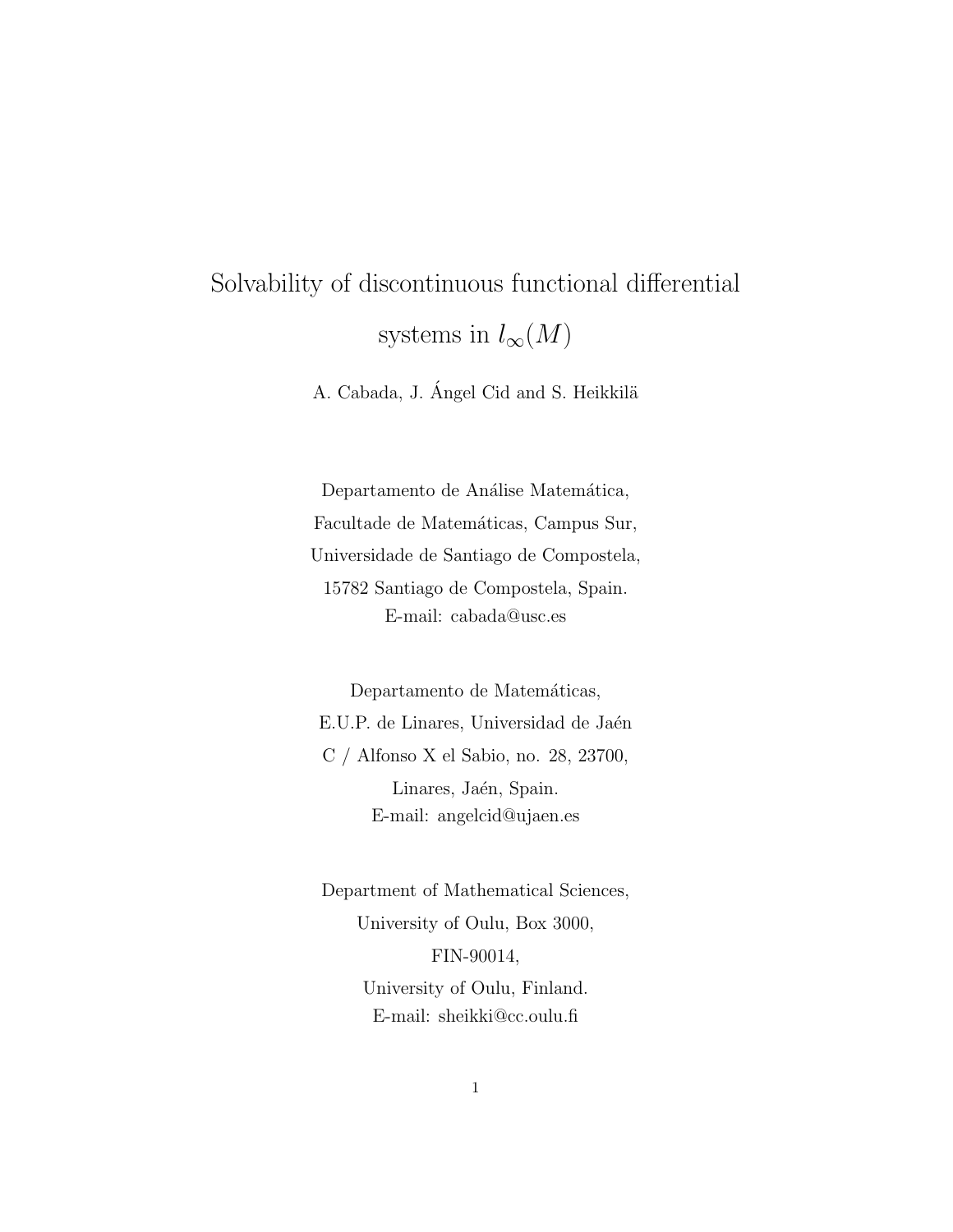Abstract: We study the existence of extremal solutions for an infinite system of first order discontinuous functional differential equations in the Banach space of the bounded functions  $l_{\infty}(M)$ .

Keywords: Extremal solutions; Functional differential system; Discontinuous nonlinearities.

AMS2000 Subject Classification: 34A36, 34K07, 47H07.

#### 1 Introduction

The study of functional differential equations covers, among others, ordinary differential equations, integro-differential equations and equations with maxima. Moreover this type of equations appear when we use the reduction of order method to a suitable scalar  $n$  th order ordinary differential equation, [2, 3], which can be, obviously, treated as a first order system of finite equations. Follow this idea, one can consider differential functional systems with infinity equations, not necessary countable, which have been studied by different authors, see [6] and the references therein.

In this paper we study the solvability of an infinite system of functional differential equations, with nonlinear functional boundary value conditions, in the Banach space of the bounded functions  $l_{\infty}(M)$ , where M is an arbitrary set of index,

$$
\label{eq:2.1} \left\{ \begin{aligned} u'_\nu(t) &= g_\nu(t,u(t),u) \text{ for a.a. } t\in I := [t_0,t_1], \quad \ \nu\in M, \\ u_\nu(t_0) &= B_\nu(u(t_0),u), \quad \nu\in M. \end{aligned} \right.
$$

Our main result extends [4, theorem 3.1] to infinite systems and it also improves [1, theorem 1.1] and [7]. The ideas contained in the proof of our main result are related to those of [6].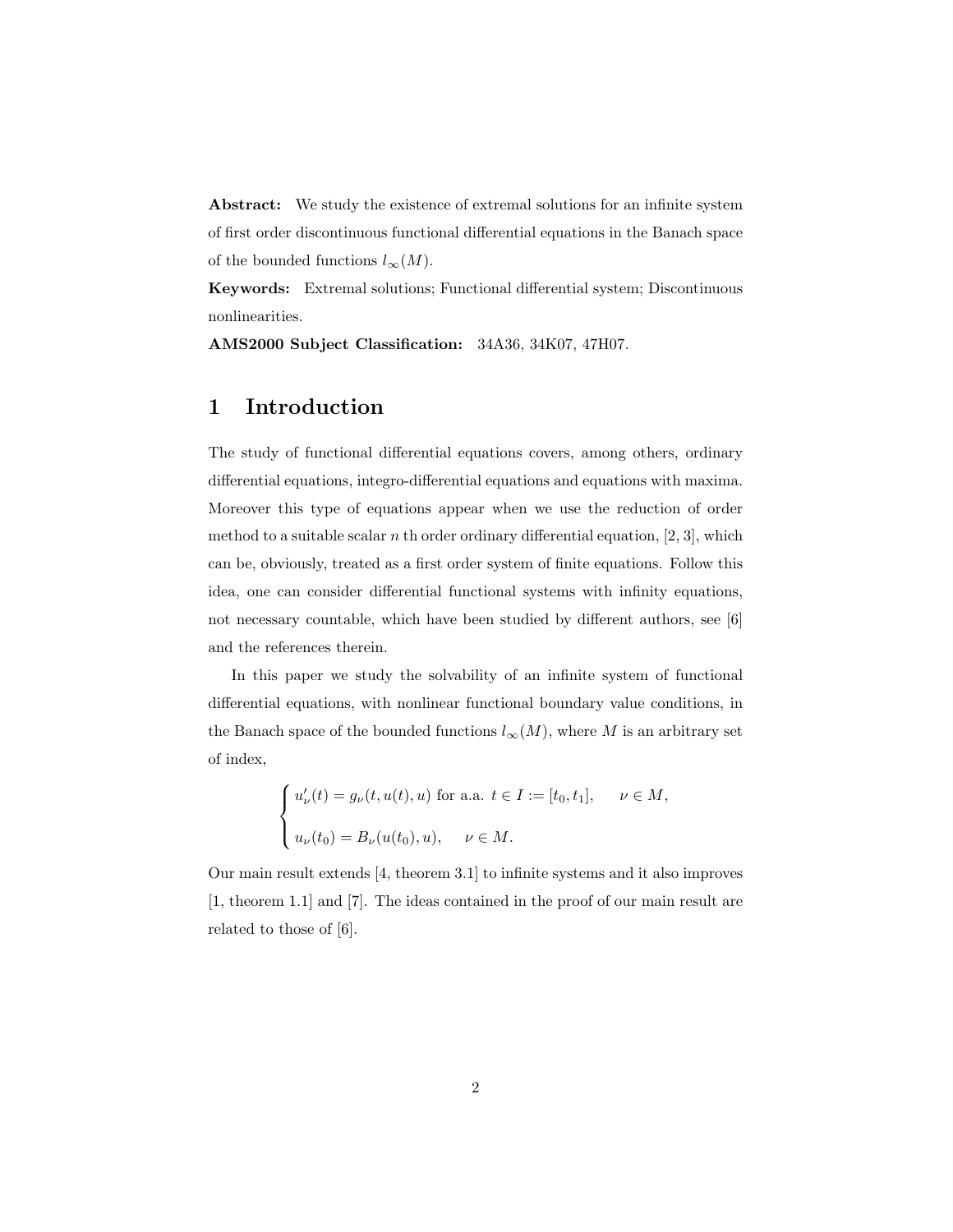#### 2 Definitions and Preliminaries

We say that a partially ordered set (*poset*) X is a *lattice* if  $\sup\{x_1, x_2\}$  and inf $\{x_1, x_2\}$  exist for all  $x_1, x_2 \in X$ . A lattice X is *complete* when each non empty subset  $Y \subset X$  has the supremum and the infimum in X. In particular, every complete lattice has the maximum and the minimum.

In a poset X we define for each  $a, b \in X$ , with  $a \leq b$ , the interval

$$
[a, b] := \{ x \in X \ : \ a \le x \le b \}.
$$

The following result is the well-known Tarski's fixed point theorem (see [12]).

THEOREM 2.1 Every nondecreasing mapping  $G: X \to X$  on a complete lattice X has the minimal,  $x_*$ , and the maximal fixed point,  $x^*$ . Moreover,

$$
x_* = \min\{x \in X : Gx \le x\}, \quad x^* = \max\{x \in X : x \le Gx\}.
$$

Let M be an arbitrary index set. An element  $x := (x_{\nu})_{\nu \in M}$  of  $\mathbb{R}^{M}$  is denoted by  $x := (x_{\nu}, x^{\nu})$  where  $x^{\nu} \in \mathbb{R}^{M \setminus \{\nu\}}$ . If  $x, y \in \mathbb{R}^{M}$  we define the partial ordering

 $x \leq y$  if and only if  $x_{\nu} \leq y_{\nu}$  for all  $\nu \in M$ .

We consider the Banach space

$$
l_{\infty}(M) = \{ x := (x_{\nu})_{\nu \in M} \in \mathbb{R}^{M} : ||x|| := \sup_{\nu \in M} |x_{\nu}| < +\infty \},\
$$

and for the interval  $I = [t_0, t_1]$  we define  $C(I, l_{\infty}(M))$  as the Banach space of all continuous functions  $u: I \to l_{\infty}(M)$  with the norm

$$
||u||_0 = \sup\{||u(t)|| : t \in I\},\
$$

and we define the partial ordering,  $u \leq v$  if and only if  $u(t) \leq v(t)$  for all  $t \in I$ .

The following fixed point theorem is essentially [8, theorem 4] (see also remark (6.3) in [8]).

THEOREM 2.2 Let  $a, b \in \mathbb{R}^M$ , with  $a \leq b$ , and  $f := (f_{\nu})_{\nu \in M} : [a, b] \to \mathbb{R}^M$  be a function such that  $f(a) \le a$  and  $b \le f(b)$ . Suppose that f satisfies the following properties for each  $\nu \in M$  and for each  $x \in [a, b]$ :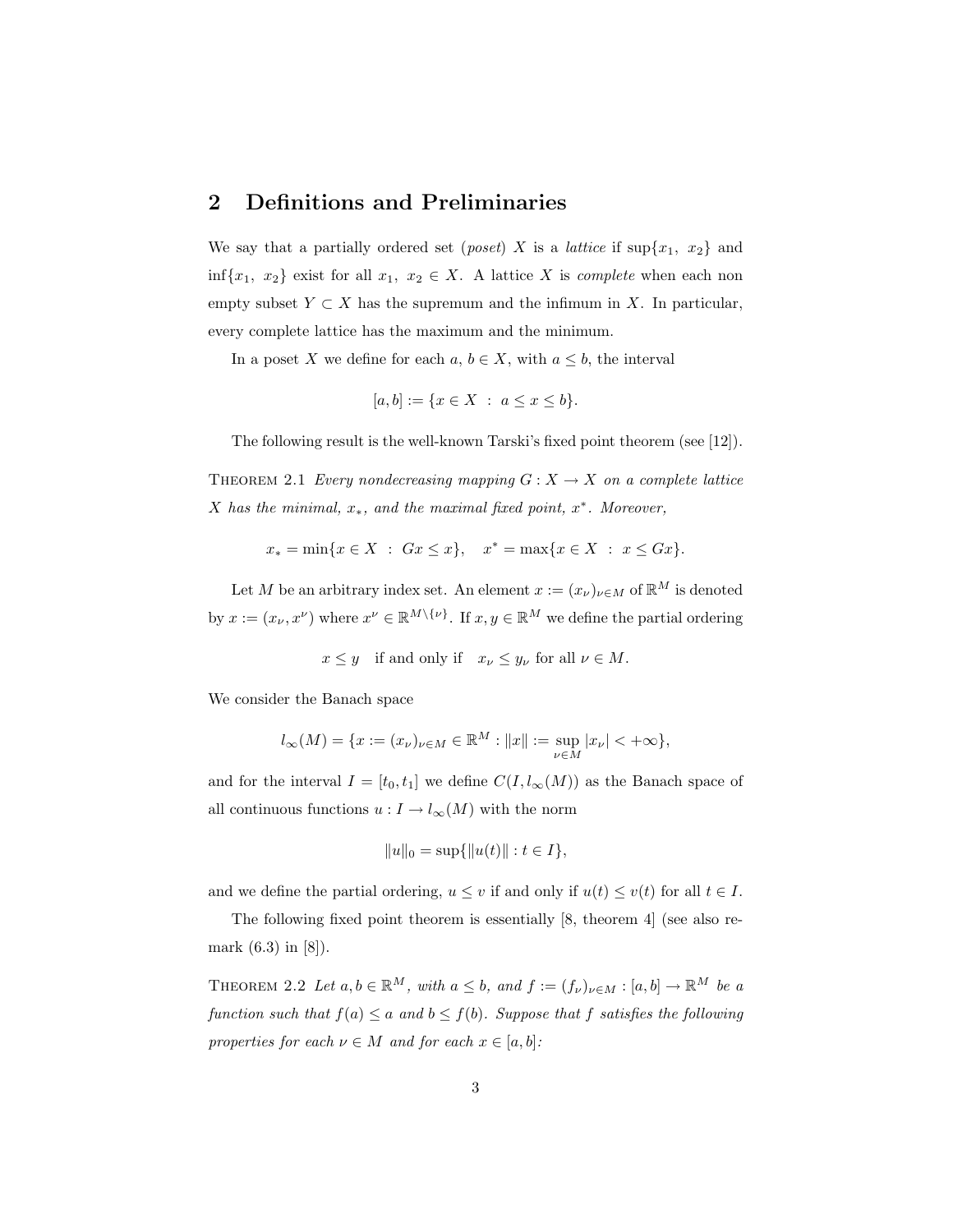(i) The function  $f_{\nu}(\cdot, x^{\nu})$  is u.s.c. on the right and l.s.c. on the left on  $[a_{\nu}, b_{\nu}]$ , that is,

$$
\limsup_{y \to x_{\nu}^{-}} f_{\nu}(y, x^{\nu}) \le f_{\nu}(x_{\nu}, x^{\nu}) \le \liminf_{y \to x_{\nu}^{+}} f_{\nu}(y, x^{\nu}).
$$

(ii) The function f is quasimonotone, that is,  $f_{\nu}(x_{\nu}, \cdot)$  is nondecreasing on  $[a^{\nu}, b^{\nu}].$ 

Then, the function f has the minimal,  $x_* \in [a, b]$ , and the maximal,  $x^* \in [a, b]$ , fixed points and moreover they satisfy the properties

$$
x_* = \min\{x \in [a, b] : f(x) \le x\},\tag{2.1}
$$

$$
x^* = \max\{x \in [a, b] : x \le f(x)\}.
$$
 (2.2)

REMARK 2.1 Theorem 2.2 extends to quasimonotone maps defined in arbitrary product spaces some earlier fixed point theorems by Hu and Schmidt, [9, 11], for quasimonotone maps defined in  $\mathbb{R}^n$  and sequence spaces, respectively.

To end this section we introduce the classical concept of lower solution of the scalar initial value problem

$$
u'(t) = h(t, u(t)),
$$
 for a. e.  $t \in [t_0, t_1];$   $u(t_0) = A,$ 

with h a Carathéodory function, as a function  $\alpha \in AC([t_0, t_1])$  that satisfies the following inequalities

$$
\alpha'(t) \le h(t, \alpha(t)), \text{ for a. e. } t \in [t_0, t_1]; \qquad \alpha(t_0) \le A.
$$

The concept of upper solution is given by reversing the previous inequalities. A solution of such problem will be a function that is both a lower and an upper solution.

### 3 Main Result

In this section we study the problem

$$
\begin{cases}\nu'_{\nu}(t) = g_{\nu}(t, u(t), u) \text{ for a.a. } t \in I := [t_0, t_1], \quad \nu \in M, \\
u_{\nu}(t_0) = B_{\nu}(u(t_0), u), \quad \nu \in M,\n\end{cases}
$$
\n(3.1)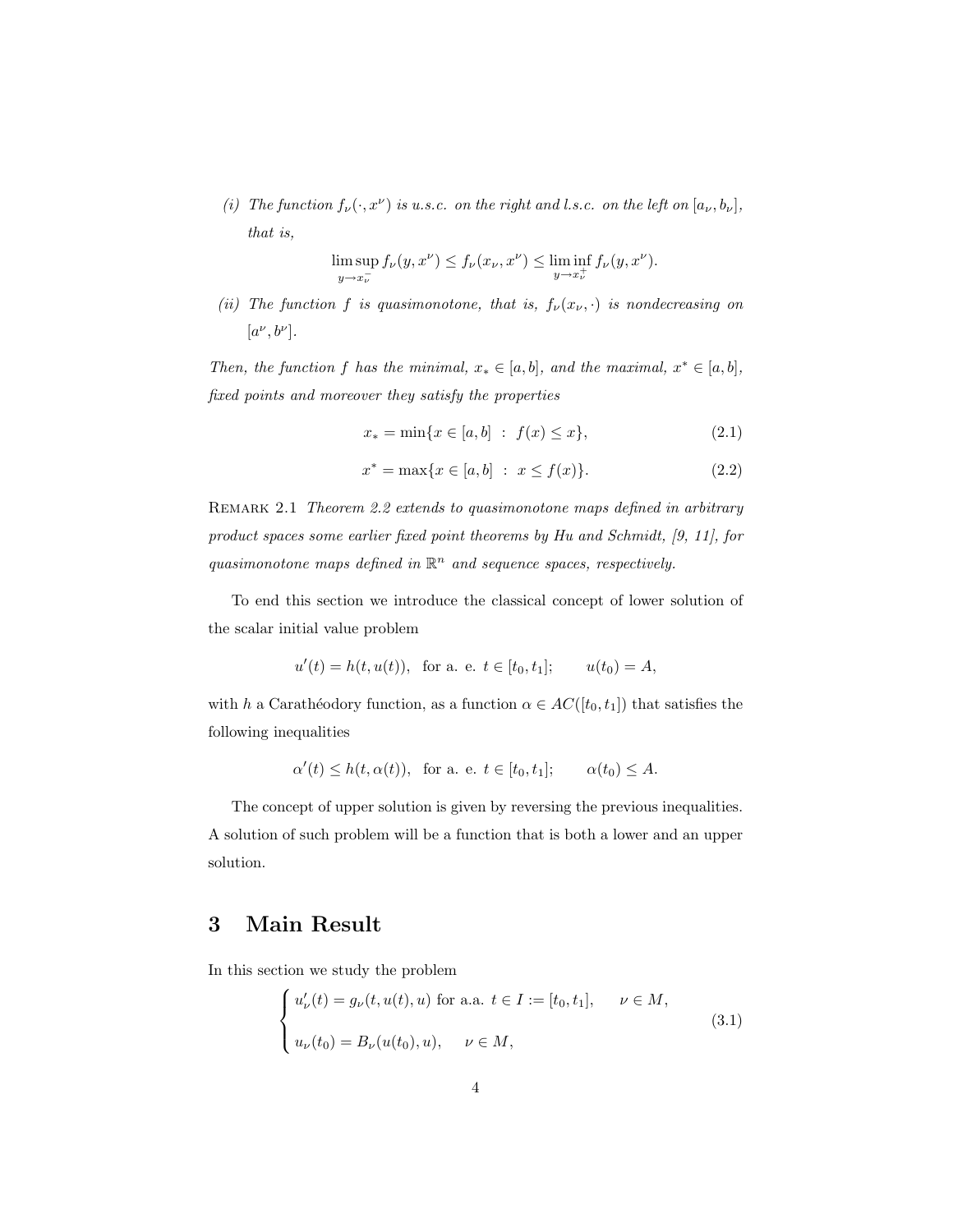assuming that  $g := (g_{\nu})_{\nu \in M} : I \times l_{\infty}(M) \times C(I, l_{\infty}(M)) \to l_{\infty}(M)$  and  $B :=$  $(B_\nu)_{\nu\in M}:l_\infty(M)\times C(I,l_\infty(M))\to l_\infty(M)$  satisfy for each  $\nu\in M$  the following list of hypotheses which we will denote by  $(A)$ :

- (g0) For all  $u = (u_{\nu}, u^{\nu}) \in C(I, l_{\infty}(M))$  and all  $z \in \mathbb{R}$  the function  $t \to$  $g_{\nu}(t, z, u^{\nu}(t), u)$  is Lebesgue measurable.
- (g1) For a.a.  $t \in I$  and for all  $x = (x_{\nu}, x^{\nu}) \in l_{\infty}(M)$  and  $u \in C(I, l_{\infty}(M))$  the function  $g_{\nu}(t, x_{\nu}, \cdot, u)$  and

$$
\limsup_{y \to x_{\nu}^-} g_{\nu}(t, y, x^{\nu}, u) \le g_{\nu}(t, x_{\nu}, x^{\nu}, u) \le \liminf_{y \to x_{\nu}^+} g_{\nu}(t, y, x^{\nu}, u).
$$

- (g2) For a.a.  $t \in I$  and for all  $x \in l_{\infty}(M)$  the function  $g_{\nu}(t, x, \cdot)$  is nondecreasing.
- (g3) There exist  $p, q, r \in L^1_+(I)$  such that for a.a.  $t \in I$  and for all  $x \in l_\infty(M)$ and  $u \in C(I, l_{\infty}(M))$  we have

$$
||g(t, x, u)|| \le p(t)||x|| + q(t)||u||_0 + r(t)
$$

- (g4)  $||p||_{L^1} + ||q||_{L^1} < 1.$
- (B0) For each  $x \in l_{\infty}(M)$  the operator  $B_{\nu}(x, \cdot)$  is nondecreasing.
- (B1) For all  $x = (x_{\nu}, x^{\nu}) \in l_{\infty}(M)$  and  $u \in C(I, l_{\infty}(M))$  the function  $B_{\nu}(x_{\nu}, \cdot, u)$ is nondecreasing and

$$
\limsup_{y\to x_\nu^-}B_\nu(y,x^\nu,u)\leq B_\nu(x_\nu,x^\nu,u)\leq \liminf_{y\to x_\nu^+}B_\nu(y,x^\nu,u).
$$

(B2) There exist  $a, b \in l_{\infty}(M)$ , with  $a \leq b$ , such that for all  $u \in C(I, l_{\infty}(M))$ 

$$
a \leq B(a, u)
$$
 and  $B(b, u) \leq b$ .

DEFINITION 3.1 We say that  $u = (u_{\nu})_{\nu \in M} \in C(I, L_{\infty}(M))$  is a solution of problem (3.1) if it satisfies  $u_{\nu} \in AC(I)$  for all  $\nu \in M$  and

$$
\begin{cases}\nu'_{\nu}(t) = g_{\nu}(t, u(t), u) & \text{for a.a. } t \in I, \quad \nu \in M, \\
u_{\nu}(t_0) = B_{\nu}(u(t_0), u), \quad \nu \in M.\n\end{cases}
$$
\n(3.2)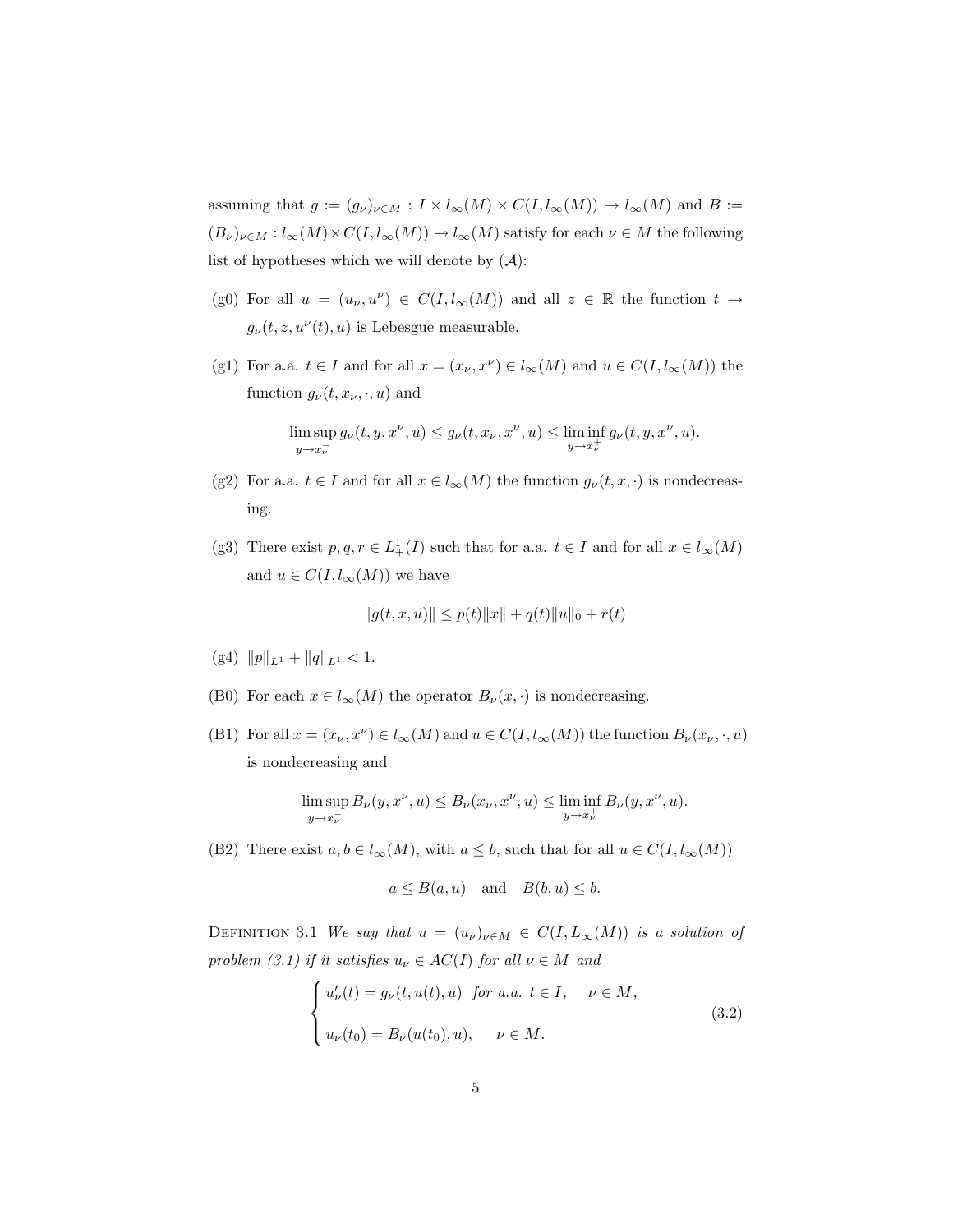Now we are ready to present our main result.

THEOREM 3.1 Assume the list of hypotheses  $(A)$ . Then the problem  $(3.1)$  has the minimal and the maximal solution in the set

$$
Y = \{ u \in C(I, L_{\infty}(M)) : a \le u(t_0) \le b \}.
$$

**Proof.** We prove the existence of the maximal solution in  $Y$  since the existence of the minimal solution is proved by dual arguments.

For each  $u \in C(I, l_{\infty}(M))$  we define the operator

 $N(u) :=$  the maximal fixed point in [a, b] of function  $B(\cdot, u)$ .

Operator N is well defined by hypotheses  $(B1)$ ,  $(B2)$  and theorem 2.2. Moreover, from  $(B0)$  and  $(2.2)$  it follows easily that N is nondecreasing.

Now, we define

Now, we define  
\n
$$
R := \frac{\max\{||a||, ||b||\} + ||r||_{L^{1}}}{1 - (||p||_{L^{1}} + ||q||_{L^{1}})},
$$
\n
$$
h(t) = R[p(t) + q(t)] + r(t),
$$
\n
$$
C = \left\{ w : I \to \mathbb{R} : w \in [-R, R], |w(s) - w(t)| \le \left| \int_{s}^{t} h(r) dr \right| \ \forall \, t, s \in I \right\}
$$

and  $X =$ ν∈M C. Clearly  $X \subset C(I, l_{\infty}(M))$  and we consider for each  $\nu \in M$ the operator  $G_{\nu}: X \to C$  defined for each  $v = (v_{\nu}, v^{\nu}) \in X$  as the maximal solution of the scalar initial value problem

$$
\begin{cases}\nz'(t) = g_{\nu}^v(t, z(t)) \text{ for a.a. } t \in I, \\
z(t_0) = N_{\nu}(v),\n\end{cases}
$$
\n(3.3)

where the scalar function  $g_{\nu}^v: I \times \mathbb{R} \to \mathbb{R}$  is defined for all  $(t, z) \in I \times \mathbb{R}$  as

$$
g_{\nu}^v(t,z) = g_{\nu}(t,z,v^{\nu}(t),v).
$$

Claim 1.  $G_{\nu}: X \to C$  is well defined.

For each  $\nu \in M$  and  $v = (v_{\nu}, v^{\nu}) \in X$  we consider the functions

$$
\beta(t) = (1+R)e^{\int_{t_0}^t [p(s)+q(s)R+r(s)]ds} - 1
$$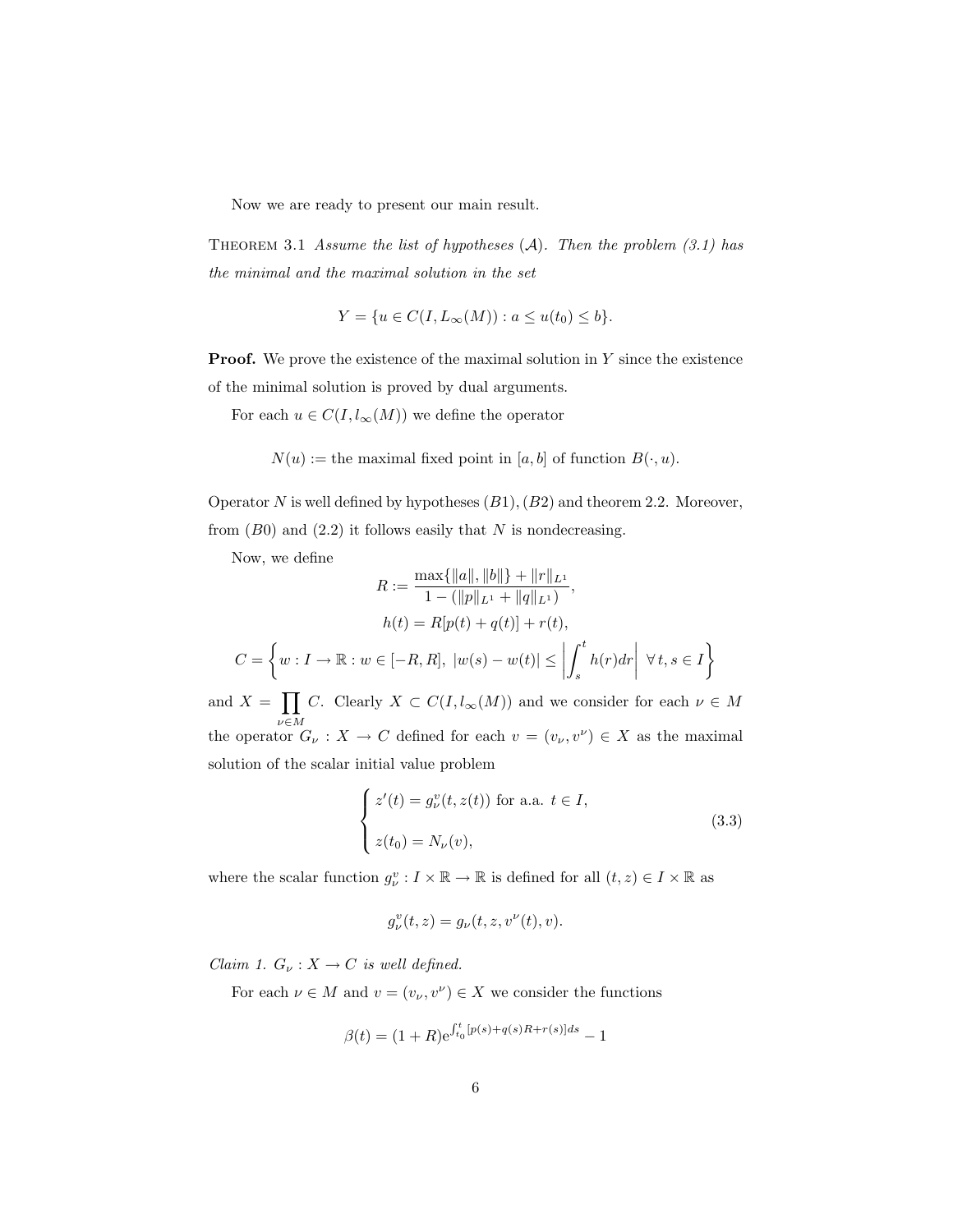and  $\alpha(t) = -\beta(t)$  for all  $t \in I$ . It is easy to verify that  $\beta(t) \ge R \ge -R \ge \alpha(t)$ for all  $t \in I$  and that  $\alpha$  and  $\beta$  are lower and upper solutions, respectively, for problem (3.3). Moreover, by hypotheses  $(g0), (g1)$  and  $(g3)$  the function  $g_{\nu}^{v}$  satisfies conditions 1, 2 and 3 of [10, theorem 2.4] and thus there exist the maximal solution,  $z^*$ , of problem (3.3) in [ $\alpha$ ,  $\beta$ ], which moreover satisfies

$$
z^* = \max\{z \in [\alpha, \beta] : z'(t) \le g_{\nu}^v(t, z(t)) \text{ a.e. } I, z(t_0) \le N_{\nu}(v)\}. \tag{3.4}
$$

Furthermore it is easy to check that any solution  $z$  of problem  $(3.3)$  satisfies that  $||z|| \leq R$  and therefore  $z \in [\alpha, \beta]$ . Thus  $z^*$  is the maximal solution of problem  $(3.3)$  (not only in  $[\alpha, \beta]$ ).

#### Claim 2. X is a complete lattice.

Since  $X =$  $\ddot{\phantom{1}}$ a nonempty subset  $Y \subset C$  it is easy to prove that  $C$  it is enough to prove that  $C$  is a complete lattice. Given

$$
w_*(t) := \inf \{ w(t) : w \in Y \}
$$
 and  $w^*(t) := \sup \{ w(t) : w \in Y \}$  for all  $t \in I$ ,

are the infimum and the supremum of  $Y$  in  $C$ , respectively.

Claim 3.  $G := (G_{\nu})_{\nu \in M} : X \to X$  is nondecreasing.

By using hypotheses  $(g1), (g2)$ , the fact that N is nondecreasing and property (3.4), it is easy to prove that  $G_{\nu}: X \to C$  is nondecreasing for all  $\nu \in M$ .

By *Claims* 2 and 3, Tarski's fixed point theorem ensures that  $G$  has the maximal fixed point,  $u^* \in X$ , which satisfies

$$
u^* = \max\{u \in X \ : \ u \leq Gu\}
$$
\n
$$
(3.5)
$$

Claim 4. The maximal fixed point of  $G, u^*$ , is the maximal solution in Y of problem (3.1).

Clearly,  $u^*$  is a solution in Y of problem  $(3.1)$ . Let u be another solution in Y of (3.1). Then it is easy to verify that  $u \in X$  and  $u \leq Gu$ . Therefore from (3.5) it follows that  $u \leq u^*$  and thus  $u^*$  is the maximal solution of problem  $(3.1)$ .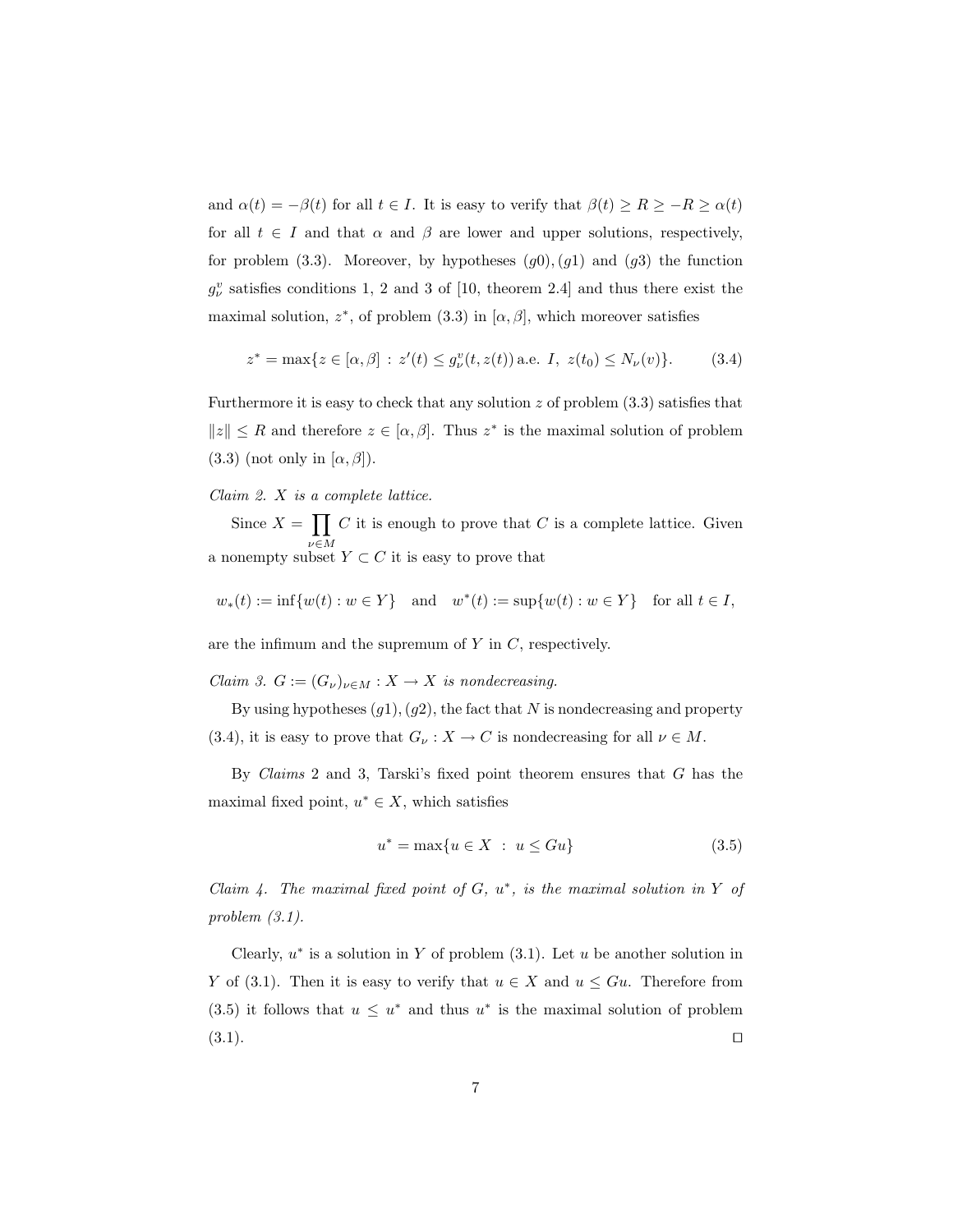COROLLARY 3.1 Assume hypotheses  $(g0)-(g4)$ ,  $(B0)$ ,  $(B1)$  and

 $(\overline{B2})$ 

$$
\limsup_{\|x\| \to \infty} \frac{\|B(x, u)\|}{\|x\|} < 1, \qquad \text{uniformly at} \quad u \in C(I, l_{\infty}(M)).
$$

Then the problem (3.1) has the minimal and the maximal solution.

Proof. Let

$$
\limsup_{\|x\| \to \infty} \frac{\|B(x, u)\|}{\|x\|} = c < 1.
$$

By choosing in the definition of lim sup the value of  $\epsilon = (1 - c)/2 > 0$ , we have that there exists  $K>0$  such that for all  $u\in C(I, l_{\infty}(M))$  and all  $d>0,$  it is satisfied that

$$
||B(x, u)|| < \frac{c+1}{2} ||x|| + d
$$
 for all  $x \in \mathbb{R}^M$  such that  $||x|| > K$ .

Therefore, by taking  $d > K (1-c)/2$ , we arrive at the fact that  $a = (a_{\nu})_{\nu \in M}$ and  $b=(b_\nu)_{\nu\in M}$  defined as

$$
a_{\nu} = -\frac{2d}{1-c} \quad \text{and} \quad b_{\nu} = \frac{2d}{1-c},
$$

satisfy the properties imposed in condition  $(B2)$ .

Thus theorem 3.1 ensures the existence of the extremal solutions,  $x_*$  and  $x^*$ , in the set

$$
Y = \{ u \in C(I, L_{\infty}(M)) : a \le u(t_0) \le b \}.
$$

Moreover, if u is any solution of (3.1) in particular  $u(t_0) = B(u(t_0), u)$ . If  $||u(t_0)|| > K$  then, from the previous arguments, we have that

$$
||u(t_0)|| = ||B(u(t_0), u)|| \le \frac{c+1}{2} ||u(t_0)|| + d
$$

and then

$$
||u(t_0)|| \le \frac{2 d}{1 - c}.
$$

Therefore,  $a \le u(t_0) \le b$  and we have that  $u \in Y$  and thus  $x_* \le u \le x^*$ . Then  $x_*$  and  $x^*$  are the extremal solutions.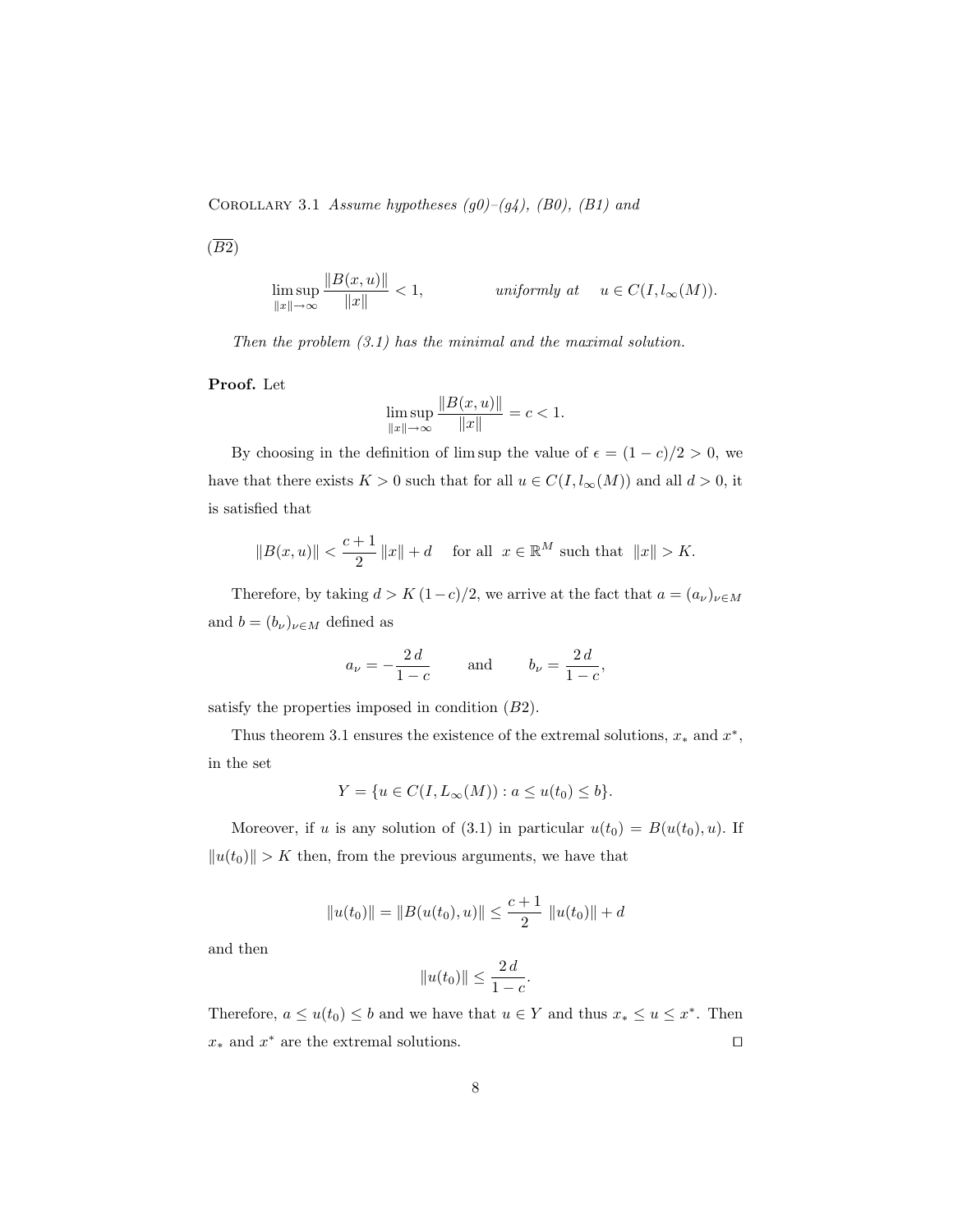REMARK 3.1 If we define lower and upper solutions,  $\alpha$  and  $\beta$ , for problem (3.1) as in  $(5, p. 47)$  in the case of one equation, and we assume hypotheses  $(g0)$ ,  $(g1), (g2), (B0), (B1)$  and

 $(\overline{B})$  There exists  $h \in L^1_+(I)$  such that for all  $u \in [\alpha, \beta]$ 

 $||q(t, x, u)|| < h(t)$  for a.a.  $t \in I$  and all  $\alpha(t) \leq x \leq \beta(t)$ ,

we deduce from  $(6,$  theorem  $(4.1)$  the existence of extremal solutions in the order interval determined by the lower and the upper solution.

REMARK 3.2 The example given in [1, section 5], which is a modification of the well-known example of Dieudonné, shows that theorem 3.1 is not true, in case  $M = \mathbb{N}$ , when we replace  $l_{\infty}(\mathbb{N})$  by  $c_0(\mathbb{N})$ , the set of the sequences that converge to zero.

## References

- [1] D.C. Biles & E. Schechter, Solvability of a finite or infinite system of discontinuous quasimonotone differential equations, Proc. Amer. Math. Soc. 128, 5 (2000), 3349-3360.
- [2] A. Cabada, M. R. Grossinho  $\&$  F. Minhós, On the solvability of some discontinuous third order nonlinear differential equations with two point boundary conditions. J. Math. Anal. Appl. 285 (2003), 174–190.
- [3] A. Cabada,  $&$  S. Heikkilä, Existence of solutions of third-order functional problems with nonlinear boundary conditions. ANZIAM J. 46 (2004), 33–44.
- [4] A. Cabada & S. Heikkilä, Existence results for discontinuous functional differential systems, *submitted*.
- [5] S. Carl & S. Heikkilä, "Nonlinear Differential Equations in Ordered Spaces", Chapman & Hall/CRC, 2000.